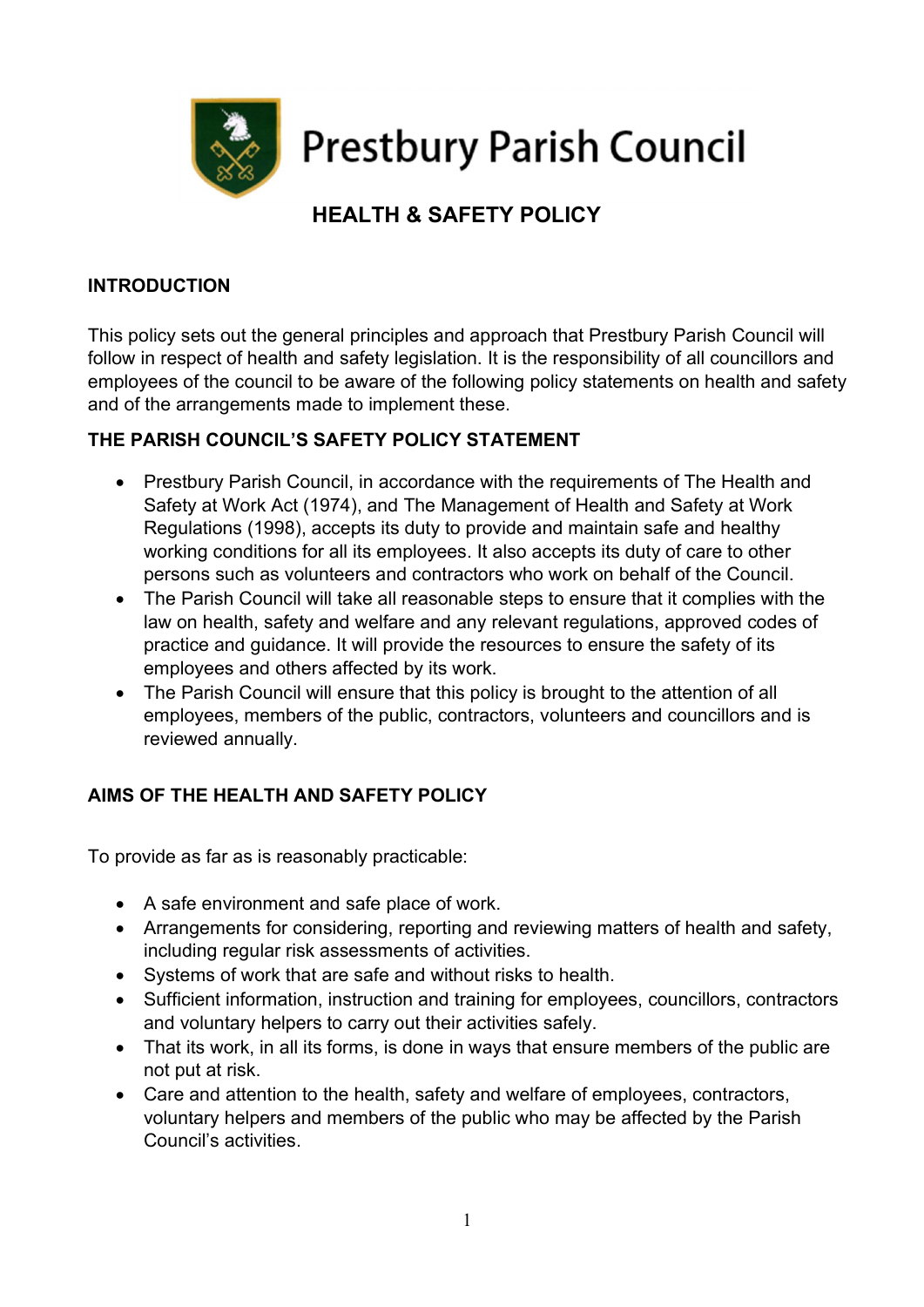## RESPONSIBILITIES

The Prestbury Parish Council clerk will keep himself or herself informed of relevant health and safety policy legislation and inform the Council accordingly.

Overall and final responsibility for health and safety in the Council and for compliance with all policy and procedure is that of Prestbury Parish Council.

Council should ensure:

- Regular risk assessments are carried out where required and appropriate records maintained.
- Compliance with all relevant health & safety law, regulations and codes of practice (where applicable, details will be included as an appendix to this policy).
- Information, instruction, training, supervision, equipment and facilities necessary to achieve a safe working environment for employees, members of the public, contractors and volunteers are provided.
- Effective arrangements to ensure that contractors or voluntary helpers working for the Council comply with all reasonable health and safety at work requirements.
- A central record of notified accidents is kept and when an accident or hazardous incident occurs action is taken to prevent a recurrence or further accident.
- Expert technical advice on health and safety to assist in fulfilling its responsibilities is sought, if needed.
- Appropriate resources are made within the budget to meet statutory requirements, health and safety policy, procedures and standards.

Employees, councillors, contractors and voluntary helpers will:

- Familiarise themselves with and cooperate fully with the aims and requirements of the health and safety policy and take reasonable care for their own health and safety and that of any persons who may be affected by their activities.
- Report any accidents or hazardous incidents to the Parish Council clerk or chairman.
- Report all defects in condition of premises or equipment and any health and safety issues to the Parish Council clerk or chairman.

Any Contractors employed by the Parish Council will:

- Be responsible for conducting themselves safely at all times and in compliance with the Parish Council's Health and Safety Policy.
- Ensure any work carried out must be fully in compliance with statutory legislation and codes of practice to ensure the health and safety of their own employees and other on and off site, also providing adequate measures to protect members of the public from harm.
- And any building sub-contractors working on behalf of the Parish Council will be required to adopt and follow the Considerate Contractors' Scheme. Being a 'Considerate Contractor' is indicative of an appropriate positive attitude that can be adopted by members of the building trade, ie. demonstrating that they care about the effect they have on neighbours and others in terms of issues such as noise pollution, site maintenance, littering on and off site and parking safely.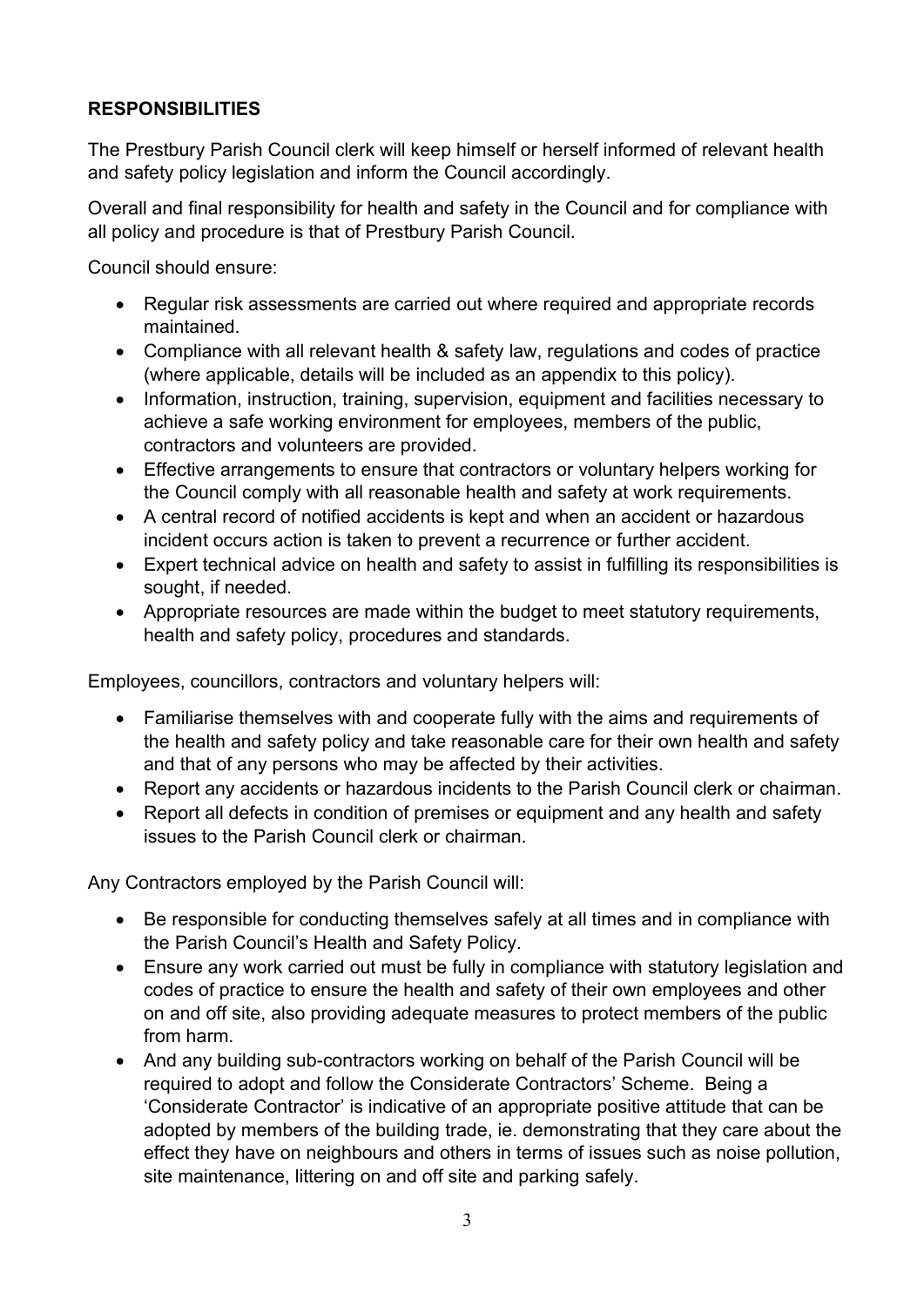## RISK ASSESSMENTS

- The Clerk shall keep copies of all risk assessments, method statements and health and safety documents.
- The Parish Council will carry out risk assessments of its activities as and when necessary and review these annually as set out in Appendix A.
- The Parish Council will set up and monitor policies and procedures to reduce any risks that are identified.
- The Parish Council may request that contractors supply risk assessments, written method statements and safe systems of work prior to starting any major works on behalf of the council. Alternatively, they may ask for details on how they will ensure safe working practices are adhered to.

## INSPECTIONS & DOCUMENTATION REVIEW

An annual inspection of village assets will be carried out and findings recorded. Any serious defects/items for attention must be actioned immediately. Activity risk assessments, the health and safety policy document and all other health and safety documentation will also be reviewed annually taking into account any changes in personnel, procedural or physical changes.

ADOPTED ON

## Document Revision History

| <b>Date</b>                              | <b>Version</b> | <b>Revision</b> |
|------------------------------------------|----------------|-----------------|
| $\vert$ Adopted 5 <sup>th</sup> May 2021 |                |                 |
|                                          |                |                 |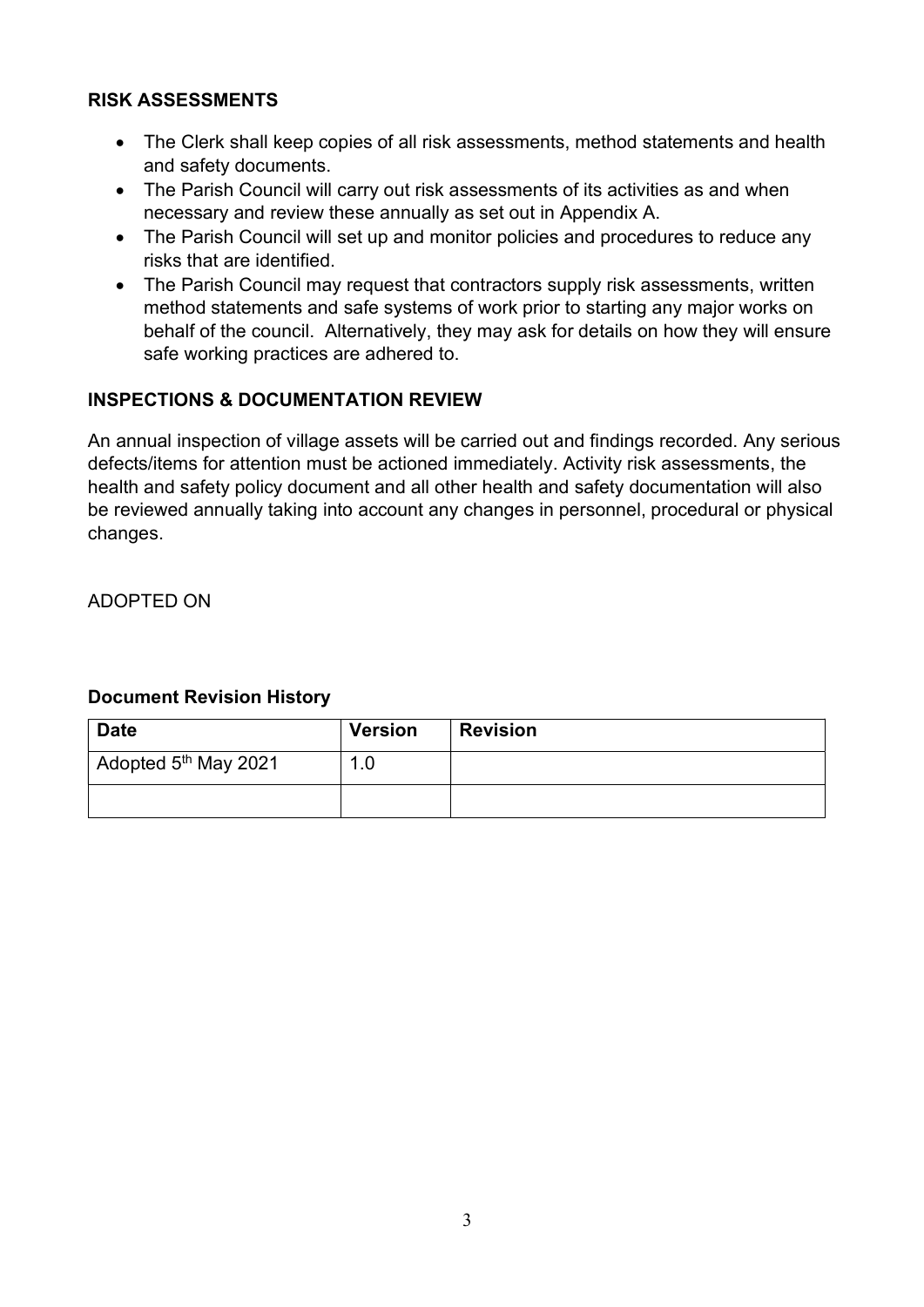#### Appendix A

#### Health and Safety – Risk Areas

The following are the most likely areas that will have health and safety risks associated with them.

The control and mitigation measures listed should be adhered to by Councillors and any volunteers who assist in these areas.

A likelihood/severity has not been assigned, most risks have a likelihood of low, the severity of individual risks can be low to high.

It is the responsibility of the lead organiser to ensure that the health and safety standards are met and that any volunteers and participants are aware of them.

| Area                       | Lead organiser   | Likely risks                     | Mitigation & working practises                                         |
|----------------------------|------------------|----------------------------------|------------------------------------------------------------------------|
| <b>Events</b>              | Events           | Risks are in the following       | - Risk assessment and actions must be completed and sent to C.E.       |
| The village street party   | Committee set    | areas                            | as part of road closure application                                    |
| events, prompted, funded   | up by the Parish |                                  | - Provision of first aid facilities with a qualified named First Aider |
| and organised by the       | Council which    | Safe closure of road.            | - Planned emergency vehicle access                                     |
| Parish Council, have       | acts as          | Crowd control                    | - No working at height                                                 |
| proved to be successful,   | organiser.       | Injury/illness of participants,  | - Sufficient marshals to adequately cover the fair.                    |
| large social gatherings    |                  | residents who live in the        | - Marshals to wear identifying high viz jackets                        |
| comprising traders,        |                  | village centre and their         | - Briefing for marshals to cover the Event plan, safety, what to do in |
| volunteer organisers,      |                  | visitors and people visiting or  | an emergency                                                           |
| entertainers, and          |                  | staying at the Bridge Hotel or   | - Adequate communications facilities between key personnel eg.         |
| businesses; held on the    |                  | the Legh Arms who may not        | walkie talkies                                                         |
| closed village street with |                  | be able to receive speedy        | - Event marquee to act as marshalling point, contact point and to      |
| approximately 1,000        |                  | emergency response due to        | be manned throughout event.                                            |
| members of the public.     |                  | hampered access.                 | - Any electrical installations carried out by a competent person with  |
|                            |                  | Lost children                    | compliance with Electrical safety for all temporary sound and          |
|                            |                  | Adverse weather conditions       | lighting                                                               |
|                            |                  | <b>Emergency Services access</b> | - Adequate safety measures for trip hazards (e.g. cables)              |
|                            |                  | Hazardous debris/litter          | - Strict adherence to traffic control before during and after road     |
|                            |                  |                                  | closure                                                                |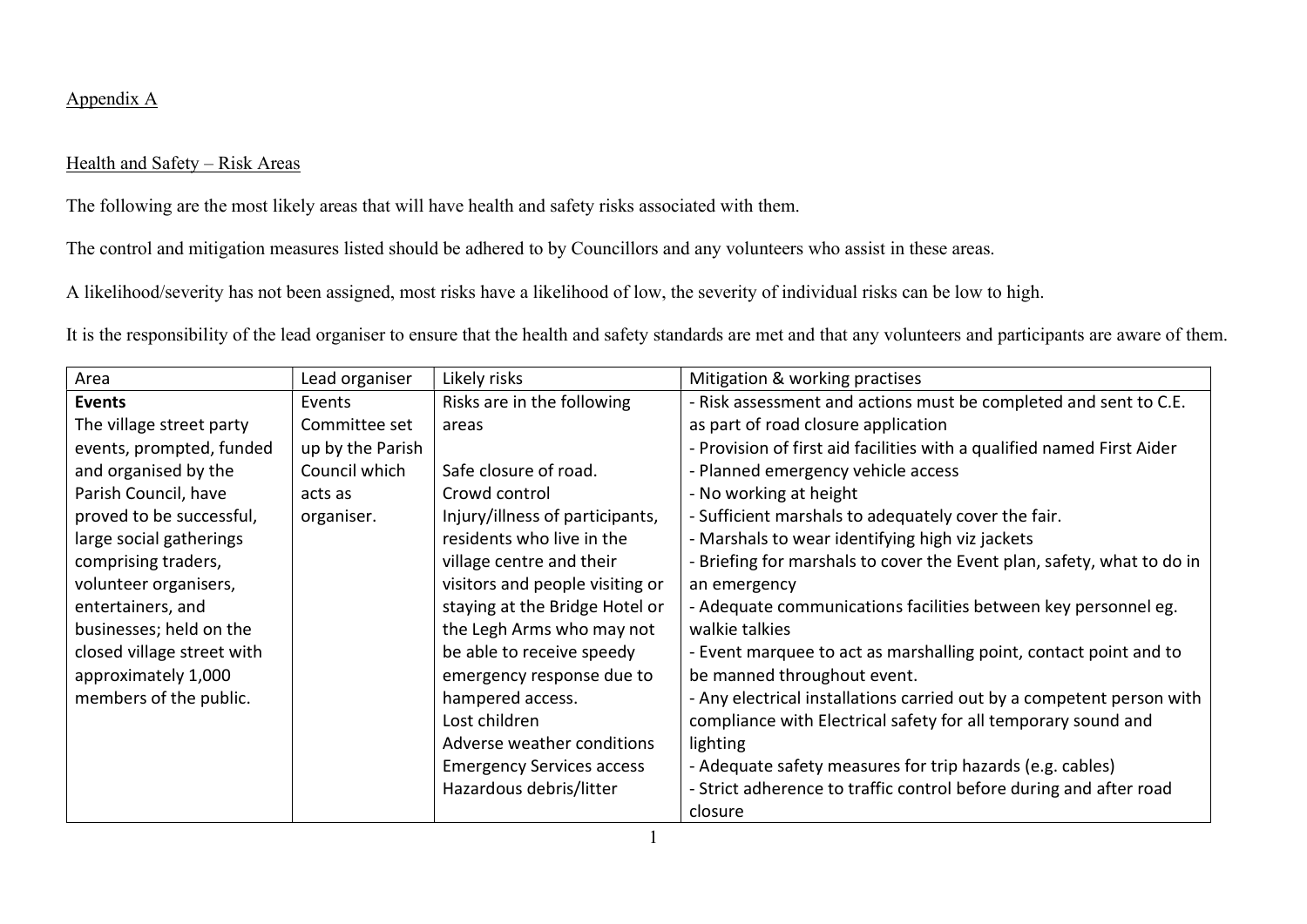|                                                                                                                                                                                                                            |                                                                   | Hot food surfaces<br>(businesses)<br>Fairground rides<br>Inconsiderate and illegal<br>parking                                                                                                                                                                   | - Brief businesses on their responsibilities for H&S<br>- Brief to traders on their responsibilities including public liability<br>cover.<br>- Any hiring of equipment only from competent hire companies.<br>- Plan for adverse weather conditions including shutting of event.<br>- Ensure marquees are adequately tethered against strong winds.                                                                                                                                                                                                                                                                                                     |
|----------------------------------------------------------------------------------------------------------------------------------------------------------------------------------------------------------------------------|-------------------------------------------------------------------|-----------------------------------------------------------------------------------------------------------------------------------------------------------------------------------------------------------------------------------------------------------------|---------------------------------------------------------------------------------------------------------------------------------------------------------------------------------------------------------------------------------------------------------------------------------------------------------------------------------------------------------------------------------------------------------------------------------------------------------------------------------------------------------------------------------------------------------------------------------------------------------------------------------------------------------|
| Station working group.<br>Council has formed a<br>station working group of<br>volunteers to carry out<br>improvement/maintenance<br>work at the station.<br>The Amenity Society also<br>carries out work at the<br>station | Station<br>adoption lead.<br><b>Station working</b><br>group lead | The major risk is in relation to<br>working by a live railway line<br>that has high speed trains<br>travelling through the station.<br>Specific rules apply when<br>working at the station.<br>Other risks are detailed in the<br>Northern Rail safety briefing | Northern Rail have provided a Safety Briefing for Team Leaders and<br>select Councillors<br>Any new volunteer must be given a Safety Briefing by one of the<br>above Councillors<br>Council to keep a register of all people who have received this<br>briefing, volunteers are not allowed to work at the station until<br>they have received the briefing.<br>Any plans to work at the station must be logged prior with either of<br>the two designated Team Leads.<br>It is a specific requirement that volunteers wear official hi viz<br>Orange safety vests and gloves. These are stored at the Village Hall<br>and must be returned afterwards. |
|                                                                                                                                                                                                                            |                                                                   |                                                                                                                                                                                                                                                                 |                                                                                                                                                                                                                                                                                                                                                                                                                                                                                                                                                                                                                                                         |
| Playground.                                                                                                                                                                                                                | Assigned<br>Councillor(s)                                         | The most likely risks are<br>Damage to equipment,<br>fences, gates.<br>Deterioration to playground<br>equipment making it unsafe                                                                                                                                | - Safety inspection by RoSPA carried out yearly<br>- Quarterly inspection by assigned Councillors<br>- Signage to report any problems to Clerk<br>- Any remedial action from inspections carried out in timeframe<br>relating to possible risk<br>- Close playground or individual apparatus if necessary, with<br>adequate signage.                                                                                                                                                                                                                                                                                                                    |